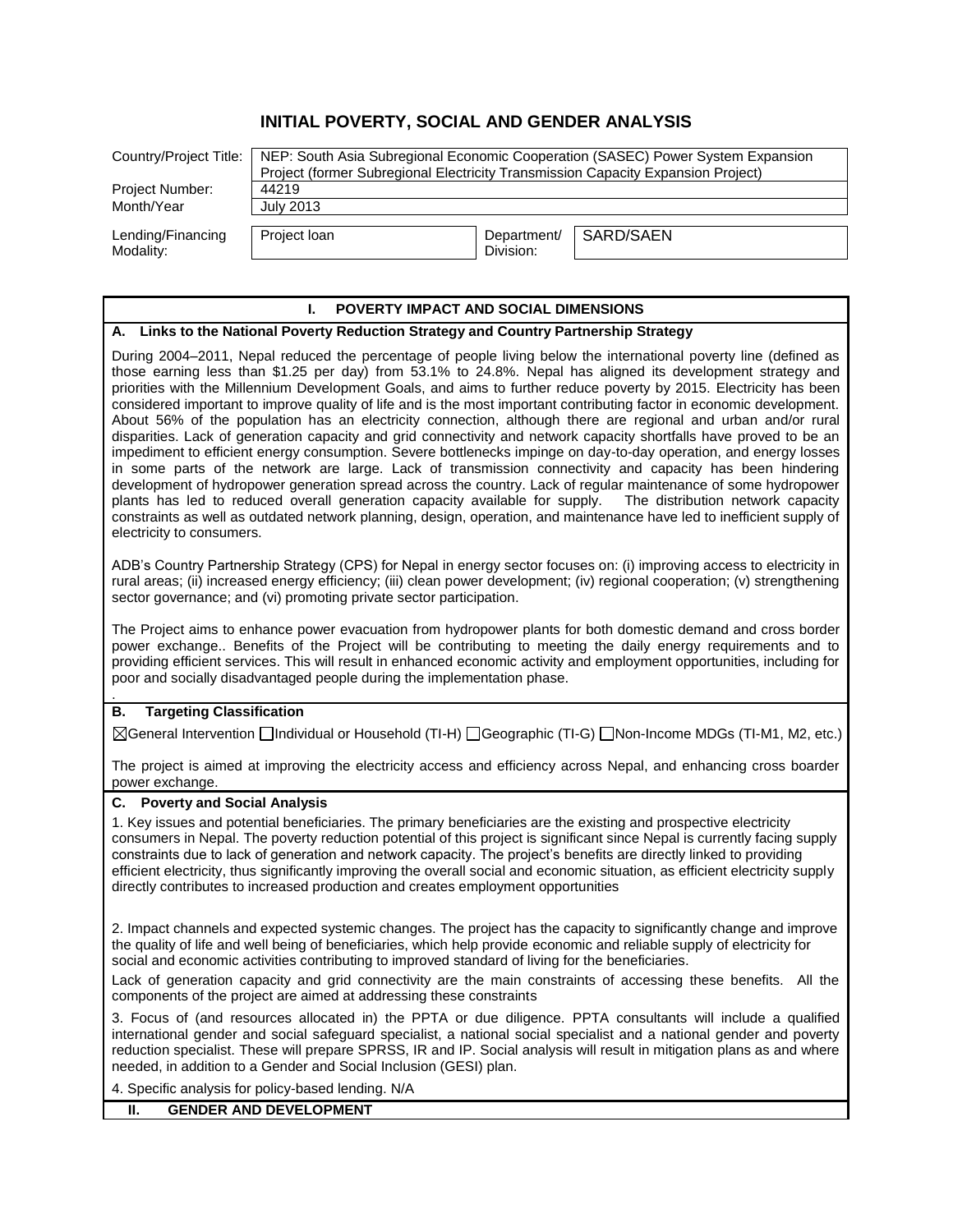| 1. What are the key gender issues in the sector/subsector that are likely to be relevant to this project or program?<br>The pace of electrification in the rural areas is slow and needs to be accelerated in order to 'uplift the rural economy'.<br>Key problems identified with the rural electrification are the rural poor are unable to pay electricity bills, consumption<br>rates are low and maintenance costs are high, thus raising efficiency and sustainability challenges for the NEA.<br>Increasing income generating activities is one important solution to the problems identified. A gender audit of the<br>Renewable Energy Development Program in Nepal identifies poor female heads of households and marginalized dalit<br>families as facing affordability problems in project sites. |  |  |  |
|---------------------------------------------------------------------------------------------------------------------------------------------------------------------------------------------------------------------------------------------------------------------------------------------------------------------------------------------------------------------------------------------------------------------------------------------------------------------------------------------------------------------------------------------------------------------------------------------------------------------------------------------------------------------------------------------------------------------------------------------------------------------------------------------------------------|--|--|--|
| 2. Does the proposed project or program have the potential to make a contribution to the promotion of gender equity<br>and/or empowerment of women by providing women's access to and use of opportunities, services, resources,<br>assets, and participation in decision making?<br>$\boxtimes$ Yes<br>□ No Please explain. The possibility of female operators in the community-level distribution system,<br>and activities to improve quality of life of women in the rural areas will be identified during PPTA for inclusion in the<br>project                                                                                                                                                                                                                                                          |  |  |  |
| 3. Could the proposed project have an adverse impact on women and/or girls or widen gender inequality?<br>Women and girls will be the group to benefit from increased availability of energy. With<br>$\Box$ Yes<br>$\bowtie$<br>No<br>electricity, women and girls will be able to reduce the amount of time they spend on collecting fuelwood, household<br>chores, and other opportunities that will inherently open up as a result of energy access at the community level.                                                                                                                                                                                                                                                                                                                               |  |  |  |
| 4. Indicate the intended gender mainstreaming category:<br>GEN (gender equity theme) $\Box$ EGM (effective gender mainstreaming)<br>$\boxtimes$ SGE (some gender elements)<br>NGE (no gender elements)<br>$\mathcal{L}$                                                                                                                                                                                                                                                                                                                                                                                                                                                                                                                                                                                       |  |  |  |
| <b>PARTICIPATION AND EMPOWERMENT</b><br>Ш.                                                                                                                                                                                                                                                                                                                                                                                                                                                                                                                                                                                                                                                                                                                                                                    |  |  |  |
| 1. Who are the main stakeholders of the project, including beneficiaries and negatively affected people? Ministry of<br>Energy, Nepal Electricity Utility (NEA), local authorities, civil society groups, the communities living around the<br>facilities funded under the loan, electricity consumers benefited from the project and any associations representing<br>them.                                                                                                                                                                                                                                                                                                                                                                                                                                  |  |  |  |
| 2. How can the project contribute (in a systemic way) to engaging and empowering stakeholders and beneficiaries,<br>particularly, the poor, vulnerable and excluded groups? What issues in the project design require participation of the<br>poor and excluded? The project will engage with stakeholders through the village development committees. Where<br>there is opportunity, primarily through the GESI plan, the project will carry out public awareness, thematic and<br>livelihood training to enable and empower peoples to make more informed and meaningful decisions with respect to<br>their social and economic status.                                                                                                                                                                     |  |  |  |
| 3. What are the key, active, and relevant civil society organizations in the project area? What is the level of civil<br>society organization participation in the project design?<br>$\boxtimes$ Information generation and sharing (M) $\boxtimes$ Consultation (M) $\boxtimes$ Collaboration (L)<br>$\boxtimes$ Partnership (L)                                                                                                                                                                                                                                                                                                                                                                                                                                                                            |  |  |  |
| 4. Are there issues during project design for which participation of the poor and excluded is important? What are they<br>$\boxtimes$ No<br>and how shall they be addressed? $\Box$ Yes<br>Please explain. Poor and excluded peoples are very<br>important for the project, as they are the ones to benefit from project activities.                                                                                                                                                                                                                                                                                                                                                                                                                                                                          |  |  |  |
| IV. SOCIAL SAFEGUARDS                                                                                                                                                                                                                                                                                                                                                                                                                                                                                                                                                                                                                                                                                                                                                                                         |  |  |  |
| A. Involuntary Resettlement Category $\Box A \boxtimes B \Box C$<br>FΙ                                                                                                                                                                                                                                                                                                                                                                                                                                                                                                                                                                                                                                                                                                                                        |  |  |  |
| 1. Does the project have the potential to involve involuntary land acquisition resulting in physical and economic<br>displacement? $\boxtimes$ Yes<br>Involuntary resettlement impact of the project including land acquisition and<br>No<br>$\mathsf{L}$<br>physical and economic displacement is expected to be limited or temporary during construction.                                                                                                                                                                                                                                                                                                                                                                                                                                                   |  |  |  |
| 2. What action plan is required to address involuntary resettlement as part of the PPTA or due diligence process?<br>$\boxtimes$ Resettlement plan<br>$\Box$ Resettlement framework<br>Social impact matrix<br>None<br>Environmental and social management system arrangement                                                                                                                                                                                                                                                                                                                                                                                                                                                                                                                                 |  |  |  |
| B. Indigenous Peoples Category $\Box A \boxtimes B \Box C$<br>∏ FI                                                                                                                                                                                                                                                                                                                                                                                                                                                                                                                                                                                                                                                                                                                                            |  |  |  |
| 1. Does the proposed project have the potential to directly or indirectly affect the dignity, human rights, livelihood<br>systems, or culture of indigenous peoples?<br>$\Box$ Yes<br>$\boxtimes$ No<br>2. Does it affect the territories or natural and cultural resources indigenous peoples own, use, occupy, or claim, as<br>The preliminary assessments indicate that there will be none or limited<br>their ancestral domain? $\Box$ Yes<br>$\boxtimes$ No<br>impact on indigenous peoples.                                                                                                                                                                                                                                                                                                             |  |  |  |
| 3. Will the project require broad community support of affected indigenous communities? $\square$ Yes $\boxtimes$ No<br>4. What action plan is required to address risks to indigenous peoples as part of the PPTA or due diligence process?<br>$\boxtimes$ Indigenous peoples plan $\quad \Box$ Indigenous peoples planning framework<br>Social Impact matrix<br>$\mathbf{1}$<br>Environmental and social management system arrangement<br>None                                                                                                                                                                                                                                                                                                                                                              |  |  |  |